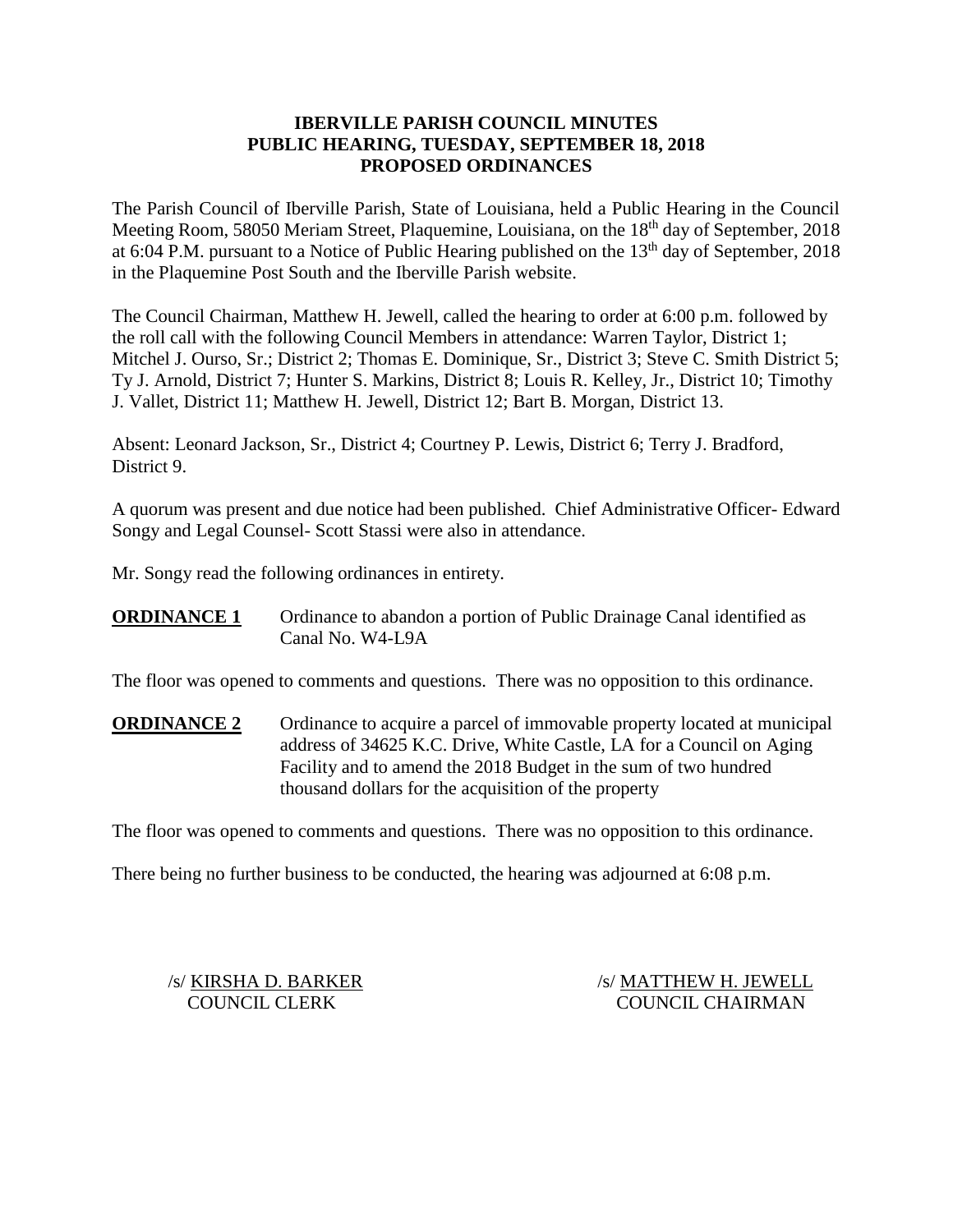#### **IBERVILLE PARISH COUNCIL MINUTES BOARD OF REVIEW, TUESDAY, SEPTEMBER 18, 2018**

The Parish Council of Iberville Parish, State of Louisiana, met in Special Session at the regular meeting place of the Parish Council, in the Council Meeting Room, 58050 Meriam Street, Plaquemine, Louisiana, on Tuesday, the 18<sup>th</sup> day of September, 2018.

The Council Chairman, Matthew H. Jewell, called the special meeting to order at 6:13 p.m. followed by the roll call with the following Council Members in attendance: Warren Taylor, District 1; Mitchel J. Ourso, Sr.; District 2; Thomas E. Dominique, Sr., District 3; Steve C. Smith District 5; Ty J. Arnold, District 7; Hunter S. Markins, District 8; Louis R. Kelley, Jr., District 10; Timothy J. Vallet, District 11; Matthew H. Jewell, District 12; Bart B. Morgan, District 13.

Absent: Leonard Jackson, Sr., District 4; Courtney P. Lewis, District 6; Terry J. Bradford, District 9.

Councilman Jackson and Councilman Bradford are now present.

A quorum was present and due notice had been posted and published in the Plaquemine Post South newspaper on the 13<sup>th</sup> day of September, 2018.

Assessor, Mr. Randy Sexton, and Chief Administrative Officer, Mr. Edward Songy were also in attendance.

Chairman Jewell stated the purpose of the meeting, was to sit as the "Board of Review" for Ad Valorem tax appeals to consider any appeals by Parish taxpayers received by the Parish Council.

The Council Clerk nor the Assessor reported receiving any protests.

Assessor Randy Sexton stated the open book period was from August 15, 2018 through August 29, 2018 for citizens to come in and inspect their taxes. There were no appeals for the assessed values for the tax year of 2018 during this open book period.

The taxable value of the 2018 roll is estimated at approximately \$594,839,940.00. The 2017 taxable value was approximately \$572,147,130.00 with a difference of approximately \$22,692,810.00. The overall increase is about 4%, attributed to an increase in Personal Property and a decrease in Public Service.

The floor was opened to comments and questions. There was no opposition from the public.

The tax roll was accepted as presented by the Iberville Parish Assessor and no changes were made by the Board of Review.

Upon a motion by Councilman Smith, and seconded by Councilman Arnold, it was moved to accept the tax roll for the year 2018 as presented by the Assessor with no changes being made.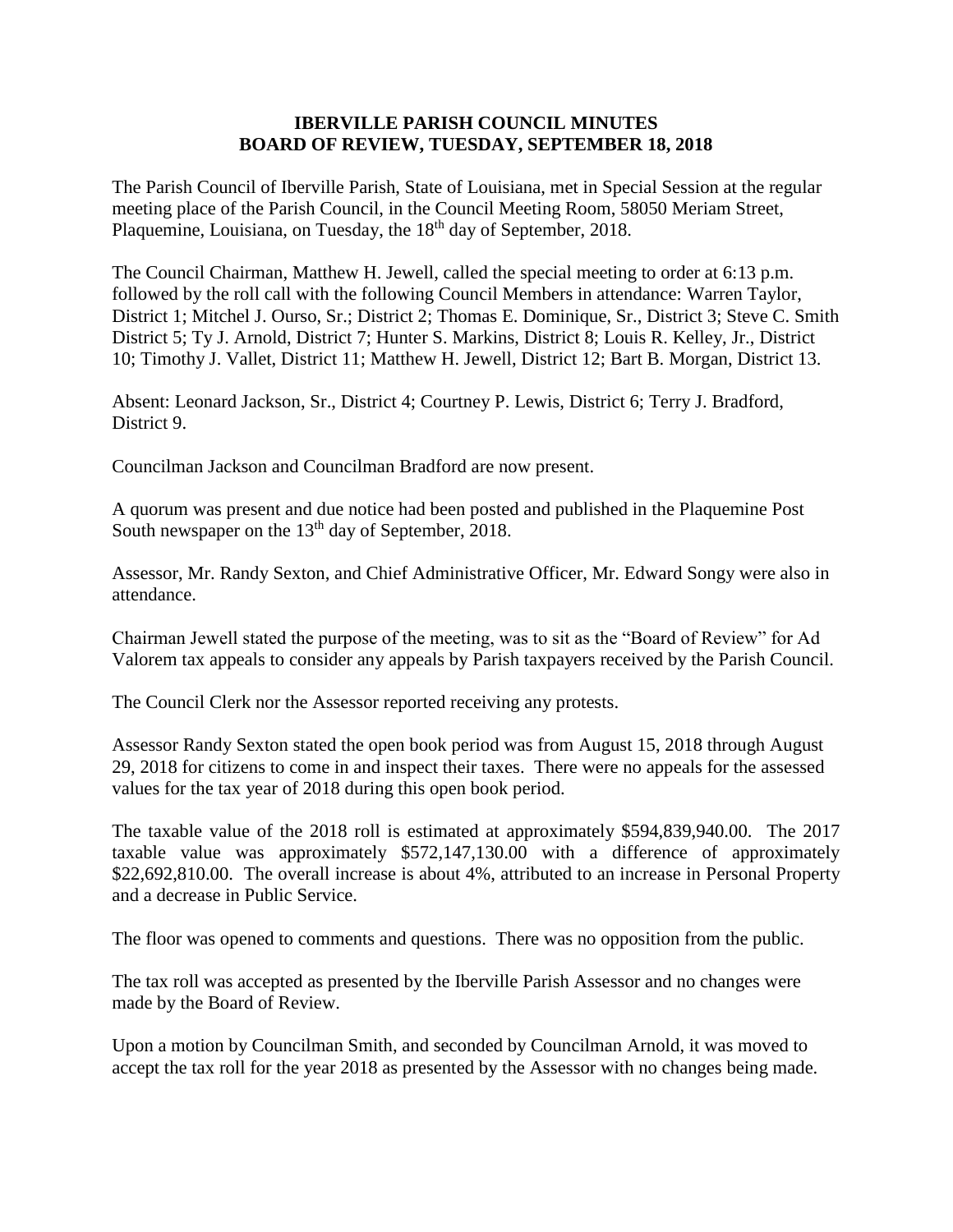The motion having been duly submitted to a vote was duly adopted by the following yea and nay votes on roll call:

YEAS: Taylor, Ourso, Dominique, Jackson, Smith, Arnold, Markins, Bradford, Kelley, Vallet, Morgan. NAYS: None. ABSTAIN: None. ABSENT: Lewis.

The motion was declared adopted by the Chairman on the 18<sup>th</sup> day of September, 2018.

There being no further business to be conducted, the meeting was adjourned at 6:20 p.m.

 /s/ KIRSHA D. BARKER /s/ MATTHEW H. JEWELL COUNCIL CLERK COUNCIL CHAIRMAN

# **IBERVILLE PARISH COUNCIL MINUTES REGULAR MEETING, TUESDAY, SEPTEMBER 18, 2018**

The Parish Council of Iberville Parish, State of Louisiana, met in Regular Session, in the Council Meeting Room, 2<sup>nd</sup> Floor, Courthouse Building, 58050 Meriam Street, Plaquemine, Louisiana, on the 18th day of September, 2018.

The Council Chairman, Matthew H. Jewell, called the meeting to order at 6:30 p.m. followed by the roll call with the following Council Members in attendance: Warren Taylor, District 1; Mitchel J. Ourso, Sr.; District 2; Thomas E. Dominique, Sr., District 3; Leonard Jackson, Sr., District 4; Steve C. Smith, District 5; Courtney P. Lewis, District 6; Ty J. Arnold, District 7; Hunter S. Markins, District 8; Terry J. Bradford, District 9; Louis R. Kelley, Jr., District 10; Timothy J. Vallet, District 11; Matthew H. Jewell, District 12; Bart B. Morgan, District 13.

Absent: None.

Chief Administrative Officer- Edward Songy and Legal Counsel- Scott Stassi were also in attendance.

A quorum was present and due notice had been published on the  $13<sup>th</sup>$  day of September, 2018. The Pledge of Allegiance followed.

Council Chairman Jewell called for anyone wanting to make public comments to register with the Clerk.

Mr. David Cavell, representing Congressman Garret Graves' office registered to speak. He spoke about the improvements recently made regarding the condition of the local CVS Pharmacy. He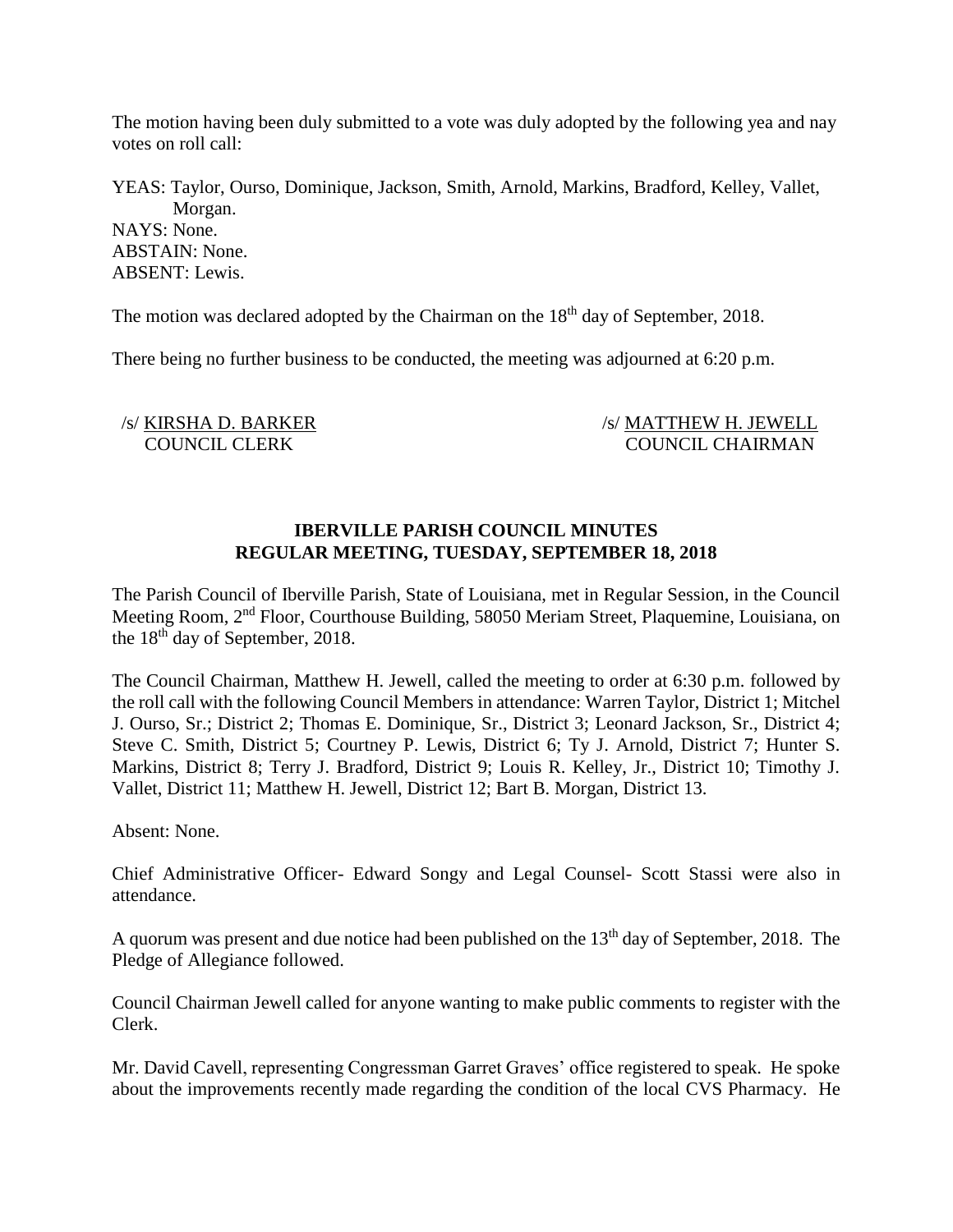also spoke about the complaints they were receiving regarding the Post Office's property and lack of landscaping. The Post Office is now under new leadership and the grounds have been cleaned up. Mr. Cavell stated Congressman Graves' Office is here to help in any way they can.

# PRESENTATIONS AND APPEARANCES

- A) Candidate for the Iberville Parish School Board at Large- Ferrante Dominique
	- Mr. Ferrante Dominique came before the Council to announce his candidacy for the Iberville Parish School Board at Large.
	- Mr. Dominique spoke about the importance of relationships in life. He summarized his plans for improvement if elected as Iberville Parish School Board at Large. As an educator, he has several plans for improvement such as hiring social workers and mental health teams, D.A.R.E. officers to give weekly or monthly lessons, monthly motivational speakers for parents, improving resources for students with special needs, and establishing a "True Room" for students dealing with trauma.
	- Mr. Dominique asked the public for their support in this upcoming election, and stated "#48 will get things straight."
- B) Discuss drainage in District 8- Greg Lyons
	- Mr. Greg Lyons presented a study from his hired engineer regarding the drainage issues on his property. He stated he is still flooding.
	- DPW Director, Mr. Mark Migliacio came before the Council to speak. He stated about 15 years ago Mr. Greg Lyons did have a considerable amount of water in the ditch near his home. Once construction of Blanchard's Lumberyard began Mr. Migliacio went back there to clean the culverts and they were blocked with gravel and some of the buildings where located on top of the culverts. The Parish hired Fort and Tablada to survey and study the area. Mr. Migliacio changed the culverts from 15 inches to 30 inches, and sent the water down into the catch basin. On the other side towards DOW, the Parish dug out and enlarged the culvert so the water doesn't go through Blanchard's Lumberyard anymore. The Parish improved the drainage with these changes, with the limited options they had. He looks at the culvert every day when he comes through town. Mr. Migliacio said Mr. Lyons admitted that he has put trash and debris into the ditch. The prison crew has cleaned this ditch about 30 times, and the most recent time they went to clean, Mr. Lyons ran off the prisoners. A lawyer contacted Mr. Migliacio regarding Mr. Lyon's property and he answered all of his questions, Mr. Migliacio hasn't heard from the lawyer since. Mr. Lyons contacted Channel 2 to call Mr. Migliacio and he has answered their questions as well. Mr. Lyons is the only resident calling to complain since the improvements have been made by the Parish.
	- Chairman Jewell stated the Parish Administration is in charge of the Parish's drainage. Chairman Jewell stated the Parish Administration has tried to remedy Mr. Lyons' problem.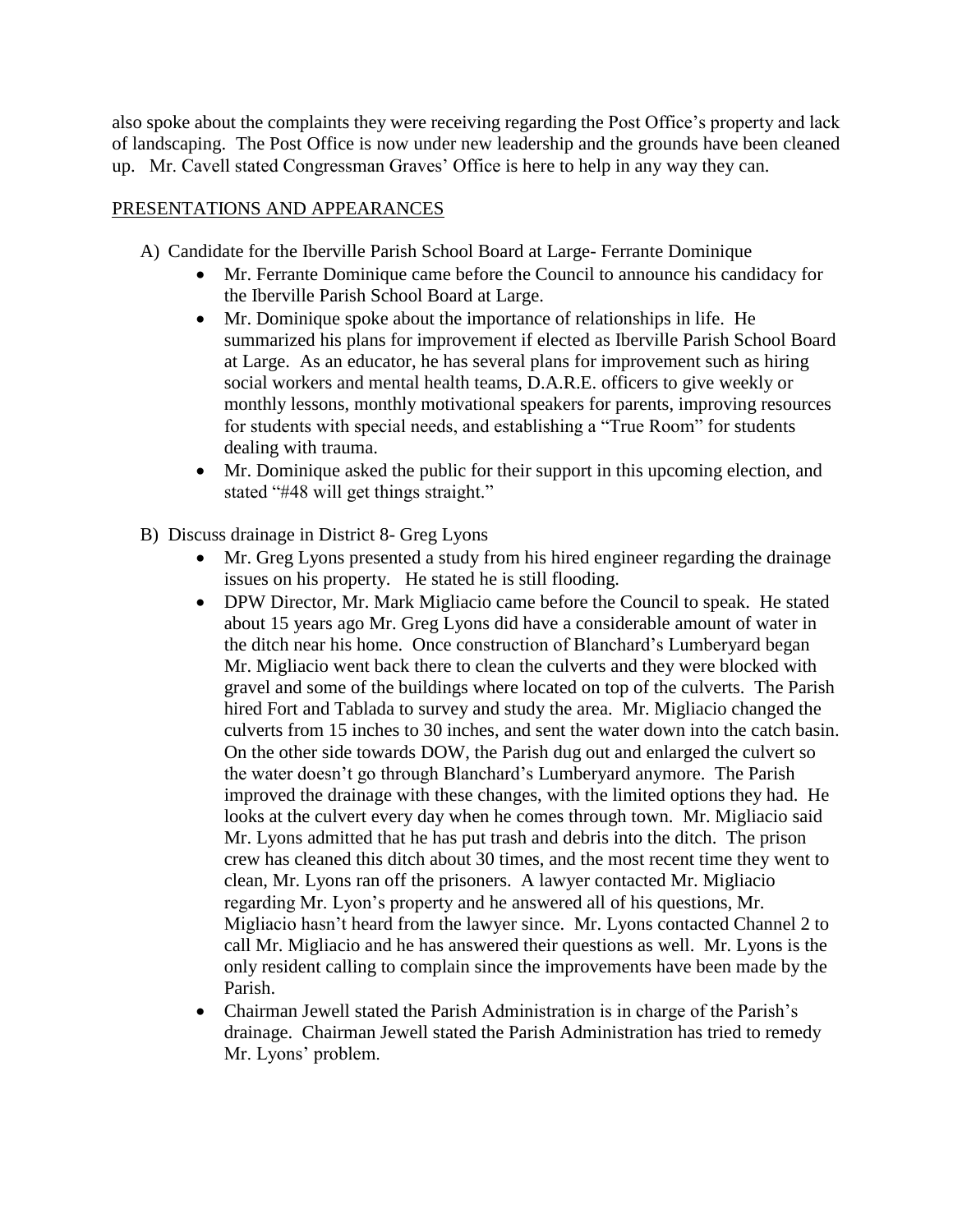## APPROVAL OF MINUTES

Upon a motion by Councilman Taylor, and seconded by Councilwoman Lewis, it was moved to wave the reading of the minutes of August 21, 2018 and approve as written. The motion having been duly submitted to a vote was duly adopted by the following yea and nay votes on roll call:

YEAS: Taylor, Ourso, Dominique, Jackson, Smith, Lewis, Arnold, Markins, Bradford, Kelley, Vallet, Morgan.

NAYS: None. ABSTAIN: None. ABSENT: None.

The motion was declared adopted by the Chairman.

# PRESIDENT'S REPORT

President Ourso reported on the following:

- CAO, Edward Songy, Jr. spoke on behalf President Ourso's absence.
- The progress on the Council on Aging Facility in Maringouin is going according to schedule.
- They are working on the substantial completion of the Alligator Bayou Floodgate project and obtaining the State Office of Community Development's approval.
- The Parish's Annual Swamp Life Expo is Saturday, October 6, 2018.
- Mr. Songy stated a document with tax adjudicated properties were presented to the Council. There are 76 parcels of land to be sold by Sheriff's sale on Wednesday, October 17, 2018 at 10:00 a.m. in the Courthouse lobby.
- The Parish has acquired property from the Cardinal family and Bezet family along the Intracoastal Waterway. Mr. John Clark received approval today from the State Land Office to reclaim some of the eroded land along the Intracoastal Waterway to facilitate the new construction of the water intake to service a third of the Parish's water customers.
- The Walgreens is scheduled to open in February of 2019.

# CHAMBER OF COMMERCE REPORT

Mr. Hank Grace was not present.

### FINANCIAL REPORT

Finance Director, Randall Dunn spoke about the resolution for the pumper truck. He stated the financing is separate from the purchase, and it is bid out. Mr. Dunn stated the Parish budgets the sales taxes based on the previous year. Financial statements were sent out, and Mr. Dunn asked if there were any questions. There were no questions.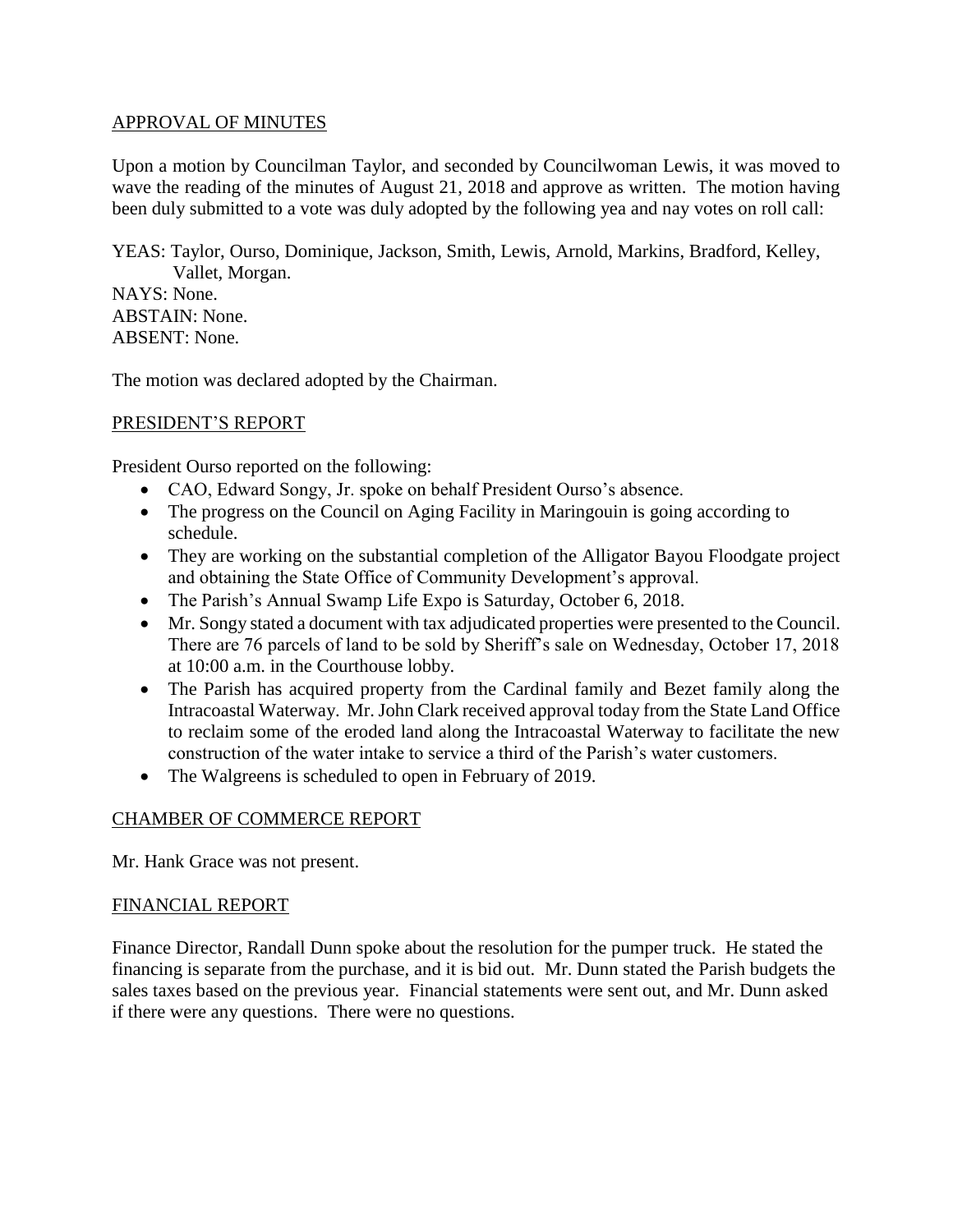#### **ORDINANCE IPC# 011-18**

# **ORDINANCE TO ABANDON A PORTION OF DRAINAGE CANAL IDENTIFIED AS W4-L9A LOCATED WITHIN THE SHINTECH INDUSTRIAL AREA**

WHEREAS, a portion of the drainage channel identified as W4-L9A is located within the Shintech Louisiana, LLC Industrial Area located off of La. Highway 405 (River Road) identified as follows: from a point of La. Highway 405 beginning at 30 degrees, 13 minutes, 57 seconds North/91 degrees, 9 minutes, 35 minutes West to a point identified as 30 degrees, 14 minutes, 30 seconds North/91 degrees, 10 minutes, 10 seconds West thence to a point identified as 30 degrees, 14 minutes, 26 seconds North/91 degrees, 10 minutes, 21 seconds West, all as identified on the map attached hereto and incorporated by reference.

WHEREAS, this portion of the drainage canal (W4-L9A) drains the land located within the Shintech Industrial Area and drains the area into Bayou LaButte. This portion of the drainage canal (W4-L9A) shall be maintained solely by Shintech Louisiana, LLC to drain the land within the Industrial Area.

WHEREAS, the abandonment of the portion of drainage canal identified as W4-L9A within the Shintech Industrial Area will not have any adverse effect on the surrounding area and Shintech shall be responsible for drainage of the area.

NOW, THEREFORE, BE IT ORDAINED by the Iberville Parish Council as follows: That that portion of Drainage Canal identified as W4-L9A, described above, shall be abandoned as a public drainage canal and shall be maintained solely by Shintech Louisiana, LLC for the drainage of its property located within the Industrial Area.

The foregoing ordinance which was previously introduced at the meeting of the Iberville Parish Council on August 21, 2018 and a summary thereof having been published in the official journal on September 13, 2018, the public hearing on this ordinance held on the  $18<sup>th</sup>$  day of September, 2018, at 6:00 p.m., in the Council Meeting Room, 58050 Meriam Street, Plaquemine, Louisiana, was brought up for final passage with a motion by Councilman Ourso, and seconded by Councilman Bradford, having been duly submitted to a vote, the ordinance was duly adopted by the following yea and nay vote on roll call:

YEAS: Ourso, Dominique, Jackson, Smith, Lewis, Arnold, Markins, Bradford, Kelley, Vallet, Morgan. NAYS: None. ABSTAIN: Taylor. ABSENT: None.

The ordinance was declared adopted by the Chairman on the 18<sup>th</sup> day of September, 2018.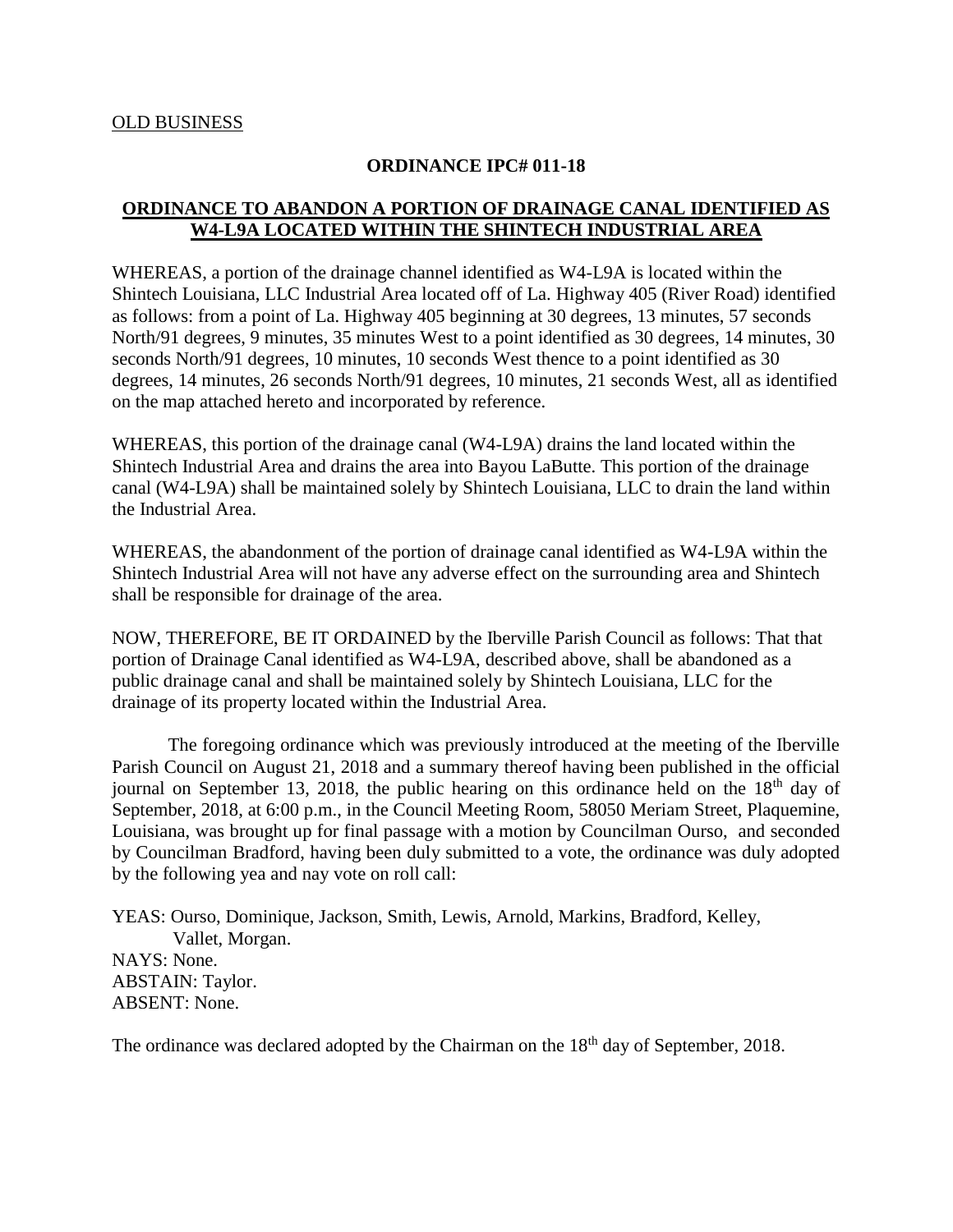### **ORDINANCE IPC# 012-18**

# **ORDINANCE TO ACQUIRE A PARCEL OF IMMOVABLE PROPERTY LOCATED AT MUNICIPAL ADDRESS OF 34625 K.C. DRIVE, WHITE CASTLE, LA FOR A COUNCIL ON AGING FACILITY AND TO AMEND THE 2018 BUDGET IN THE SUM OF TWO HUNDRED THOUSAND DOLLARS FOR THE ACQUISITION OF THE PROPERTY**

WHEREAS, the Parish's Council on Aging program for the White Castle, LA area has continued to grow and provide increased services to the Parish's senior citizens who participate in the program. The program is in need of a larger facility to continue to serve the program participants.

WHEREAS, the owners of the facility located at 34625 K. C. Drive, White Castle, LA, formerly the K .C. Hall and currently Chateau Blanc, have expressed a desire to sell the property/building to the Iberville Parish Council. The property description of the parcel of land to be acquired is attached hereto as Exhibit "A" and incorporated by reference.

WHEREAS, the Parish has had a certified real estate appraiser conduct an appraisal of the facility recently, and the estimated fair market value of the property/building is the sum of Two Hundred Thousand Dollars (\$200,000.00). A copy of the real estate appraisal is attached to this ordinance as Exhibit "B" and incorporated by reference.

WHEREAS, the Parish finance director has certified that funds are available for the purchase of the property/building and the 2018 Budget is hereby amended to appropriate the sum of Two Hundred Thousand Dollars (\$200,000.00) for the Parish's acquisition of the property/building to serve as the White Castle Council on Aging facility.

WHEREAS, Iberville Parish Home Rule Charter Section 2-10 (12) provides that an ordinance is required to acquire real property on behalf of the Parish Government.

WHEREAS, the Parish has had the facility inspected and it meets all of the health, safety and program standards necessary for utilization of the facility as the White Castle Council on Aging Facility.

WHEREAS, the Parish has had a title examination conducted on the said property and the Parish will acquire a clear and merchantable title to said property.

NOW, THEREFORE, be it ordained that Parish President, J. Mitchell Ourso, Jr., be and is hereby authorized to negotiate the purchase of the immovable property described on the attached Exhibit "A" and to execute all documentation necessary for the acquisition of said property.

The foregoing ordinance which was previously introduced at the meeting of the Iberville Parish Council on August 21, 2018 and a summary thereof having been published in the official journal on September 13, 2018, the public hearing on this ordinance held on the  $18<sup>th</sup>$  day of September, 2018, at 6:00 p.m., in the Council Meeting Room, 58050 Meriam Street, Plaquemine, Louisiana, was brought up for final passage with a motion by Councilman Ourso, and seconded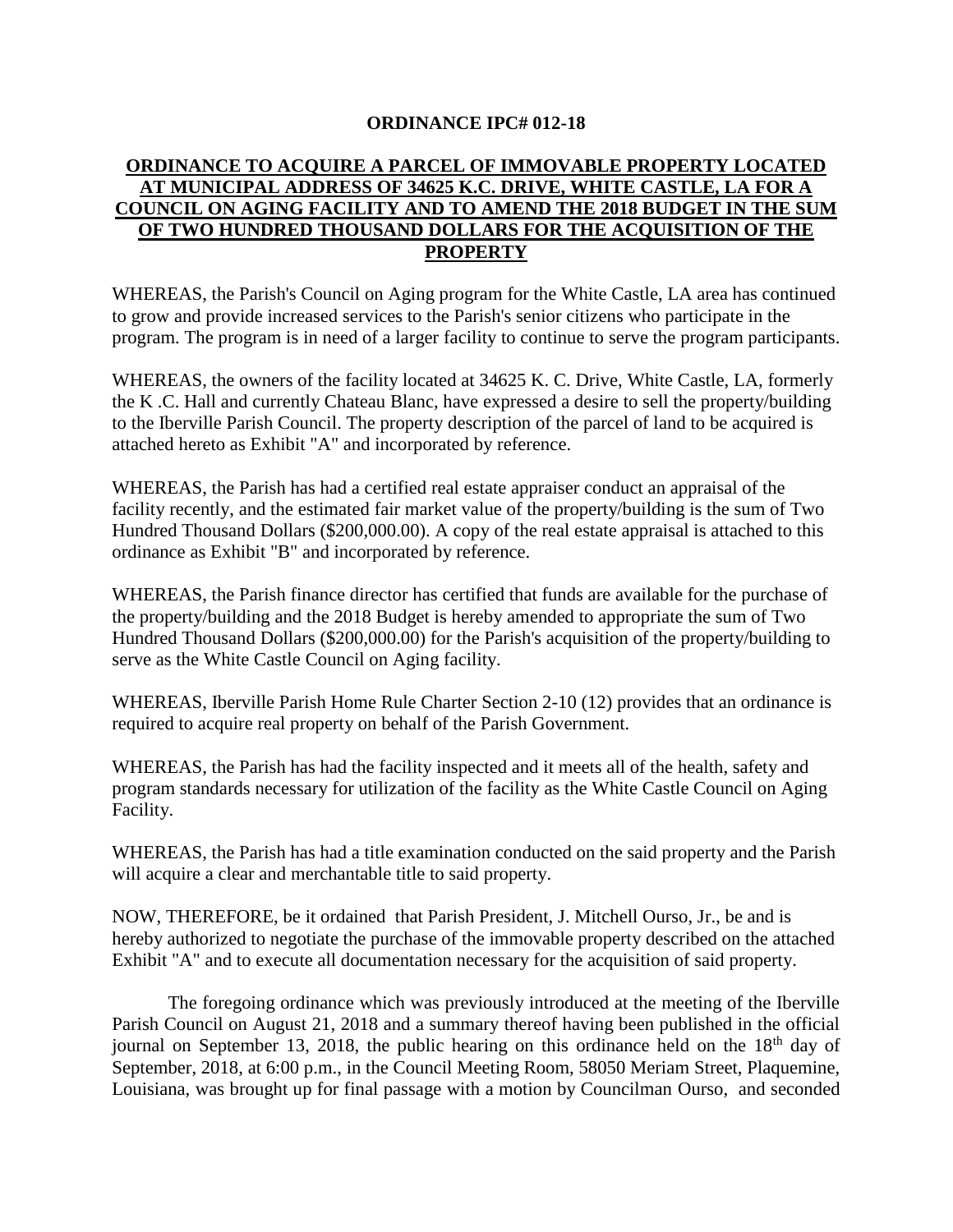by Councilman Bradford, having been duly submitted to a vote, the ordinance was duly adopted by the following yea and nay vote on roll call:

YEAS: Ourso, Dominique, Jackson, Smith, Lewis, Arnold, Markins, Bradford, Kelley, Vallet, Morgan. NAYS: None. ABSTAIN: Taylor.

ABSENT: None.

The ordinance was declared adopted by the Chairman on the 18<sup>th</sup> day of September, 2018.

### NEW BUSINESS

- A) Introduction of Ordinances
- 1) None.

## RESOLUTION COMMITTEE REPORT

The Resolution Committee met on Tuesday, September 18, 2018 at 6:08 p.m., followed by the roll call with the following Resolution Committee Members only in attendance: Smith, Vallet, Arnold, Kelley, Markins, Morgan, Dominique.

Absent: Lewis, Jackson.

The following resolutions were read aloud by Mr. Songy:

- A) Resolution regarding a lease purchase financing for the acquisition of a 2019 Pumper truck
- B) Resolution adopting the Annual Certification of Compliance with the State of Louisiana Off System Bridge Replacement Program
- C) Resolution to approve modification of Belleview Quarters Business Park
- D) Resolution to declare equipment as Surplus Property and to be sold in accordance with Louisiana Law

Councilman Vallet made a recommendation to forward all resolutions to the regular meeting, seconded by Councilman Markins. The recommendation having been duly submitted to a vote was duly adopted by the following yea and nay votes on roll call by Resolution Committee Members only:

YEAS: Smith, Vallet, Arnold, Kelley, Markins, Morgan, Dominique. NAYS: None. ABSTAIN: None. ABSENT: Lewis, Jackson.

The recommendation was declared adopted by the Chairman to forward this item to the regular meeting.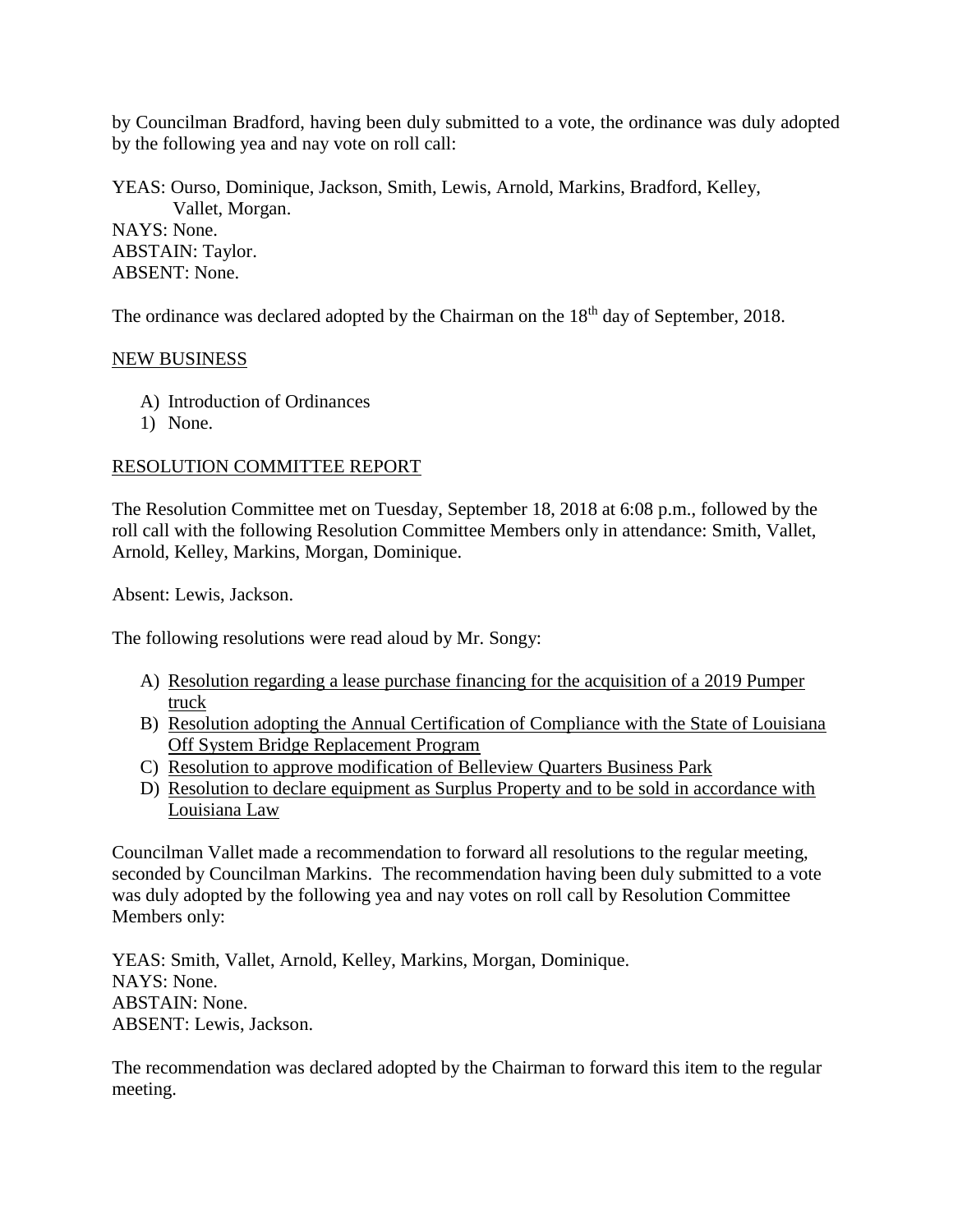## RESOLUTION COMMITTEE REPORT- DURING THE REGULAR MEETING

#### **RESOLUTION IPC# 2018-013**

## **RESOLUTION REGARDING A LEASE PURCHASE FINANCING FOR THE ACQUISITION OF A 2019 PUMPER TRUCK**

The following resolution was introduced by Councilman Taylor, and seconded by Councilman Arnold.

WHEREAS, the Iberville Parish Council (the "Issuer") desires to enter into that certain Lease Purchase Finance Contract by and between the Issuer and Government Capital Corporation ("GCC") for the purpose of financing the acquisition of a 2019 pumper truck. The Parish desires to designate this Lease Purchase Finance Contract as a "qualified tax exempt obligation'' of the Parish for the purposes of Section 265 (b) (3) of the Internal Revenue Code of 1986, as amended.

#### NOW THEREFORE, BE IT RESOLVED BY THE IBERVILLE PARISH COUNCIL:

Section 1. That the Parish will enter into a Lease Purchase Finance Contract with GCC for the purpose of financing a 2019 pumper truck.

Section 2.That the Lease Purchase Finance Contract by and between the Iberville Parish Council and GCC is designated by the Parish as a "qualified tax exempt obligation" for the purposes of Section 265 (b) (3) of the Internal Revenue Code of 1986, as amended.

Section 3.That the Parish will designate J. Mitchell Ourso, Jr., Board President as an authorized signer of the Lease Purchase Finance Contract by and between the Iberville Parish Council and GCC.

The above resolution was duly adopted in regular session this  $18<sup>th</sup>$  day of September, 2018, by the following vote on roll call;

YEAS: Taylor, Ourso, Dominique, Jackson, Smith, Lewis, Arnold, Markins, Bradford, Kelley, Vallet, Morgan. NAYS: None. ABSTAIN: None. ABSENT: None.

The resolution was declared adopted by the Chairman on the 18<sup>th</sup> day of September, 2018.

#### **RESOLUTION IPC# 2018- 014**

# **RESOLUTION ADOPTING THE ANNUAL CERTIFICATION OF COMPLIANCE WITH THE STATE OF LOUISIANA OFF SYSTEM BRIDGE REPLACEMENT PROGRAM**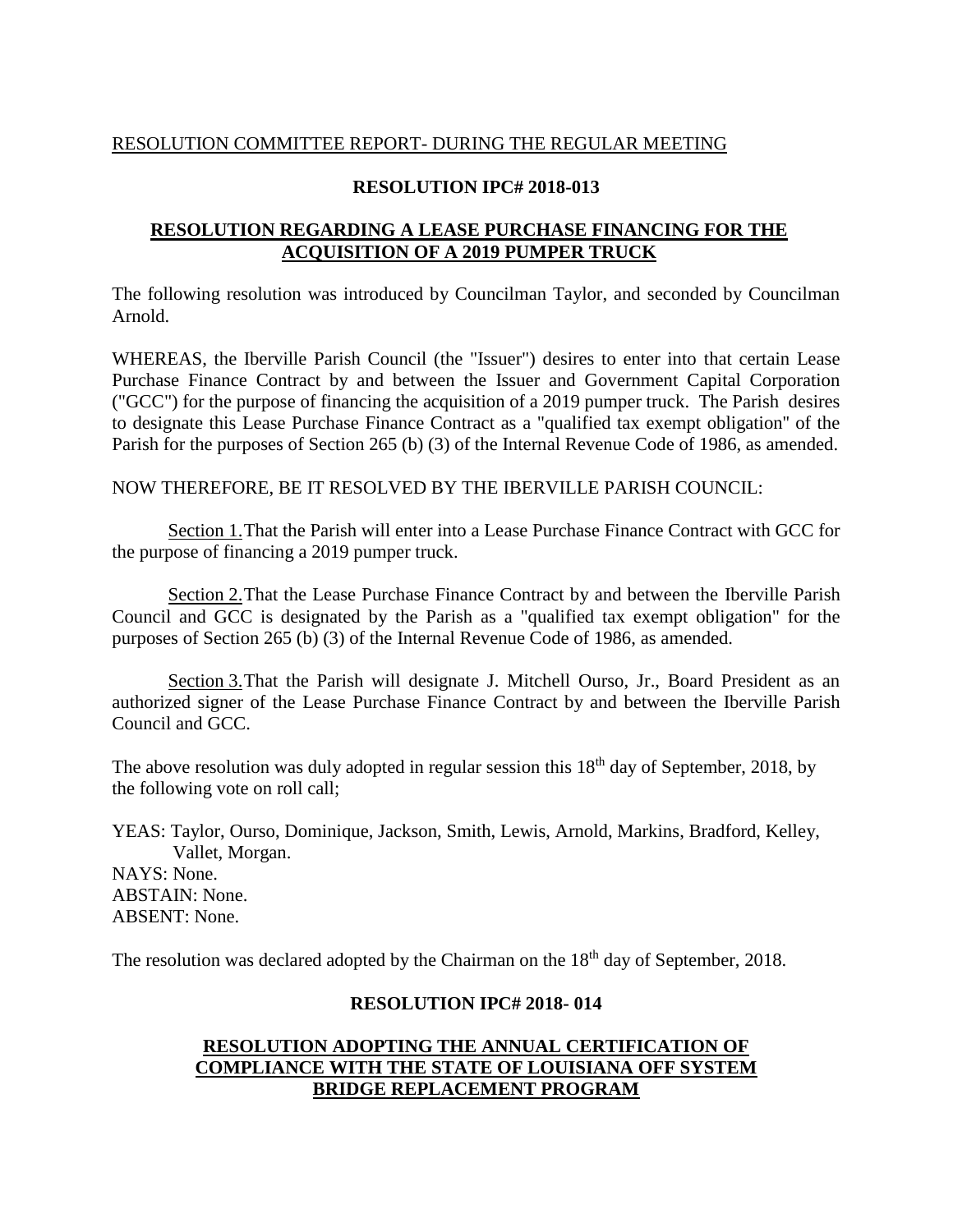The following resolution was introduced by Councilman Taylor and seconded by Councilman Arnold.

WHEREAS, the Code of Federal Regulations as enacted by the United States Congress mandates that all structures defined as bridges located on all public roads shall be inspected, rated for safe load capacity and posted in accordance with the National Bridge Inspection Standards and that an inventory of these bridges be maintained by each State; and

WHEREAS, the responsibility to inspect, rate and load post those bridges under the authority of Iberville Parish in accordance with those Standards is delegated by the Louisiana Department of Transportation and Development to Iberville Parish.

THEREFORE BE IT RESOLVED by the governing authority of Iberville Parish (herein referred to as the Parish) that the Parish in regular meeting assembled does hereby certify to the Louisiana Department of Transportation and Development (herein referred to as the DOTD) that for the period October 1, 2018 through September 30, 2019:

1. The Parish will perform all interim inspections on all Parish owned or maintained bridges in accordance with the National Bridge Inspection Standards.

2. All bridges owned or maintained by the Parish will be structurally analyzed and rated by the Parish as to the safe load capacity in accordance with AASHTO Manual for Maintenance Inspection of Bridges. The load posting information that has been determined by the LA DOTD for all bridges where the maximum legal load under the operating rating as determined above has been critically reviewed by the Parish. Load posting information has been updated by the Parish to reflect all structural changes, any obsolete structural ratings or any missing structural ratings.

3. All Parish owned or maintained bridges which require load posting or closing shall be load posted or closed in accordance with the table in the DOTD Engineering Directives and Standards Manuals Directive No. 1.1.1.8. All DOTD supplied load posting information concerning a bridge has been critically reviewed by the Parish Engineer prior to load posting.

4. All bridges owned or maintained by the Parish are shown on the attached list in the format specified by the DOTD. Corrections to data supplied to the Parish by the LA DOTD are noted. These stipulations are prerequisites to participation by the Parish in the Off-System Bridge Replacement.

The above resolution was duly adopted in regular session this  $18<sup>th</sup>$  day of September, 2018, by the following vote on roll call;

YEAS: Taylor, Ourso, Dominique, Jackson, Smith, Lewis, Arnold, Markins, Bradford, Kelley, Vallet, Morgan.

NAYS: None.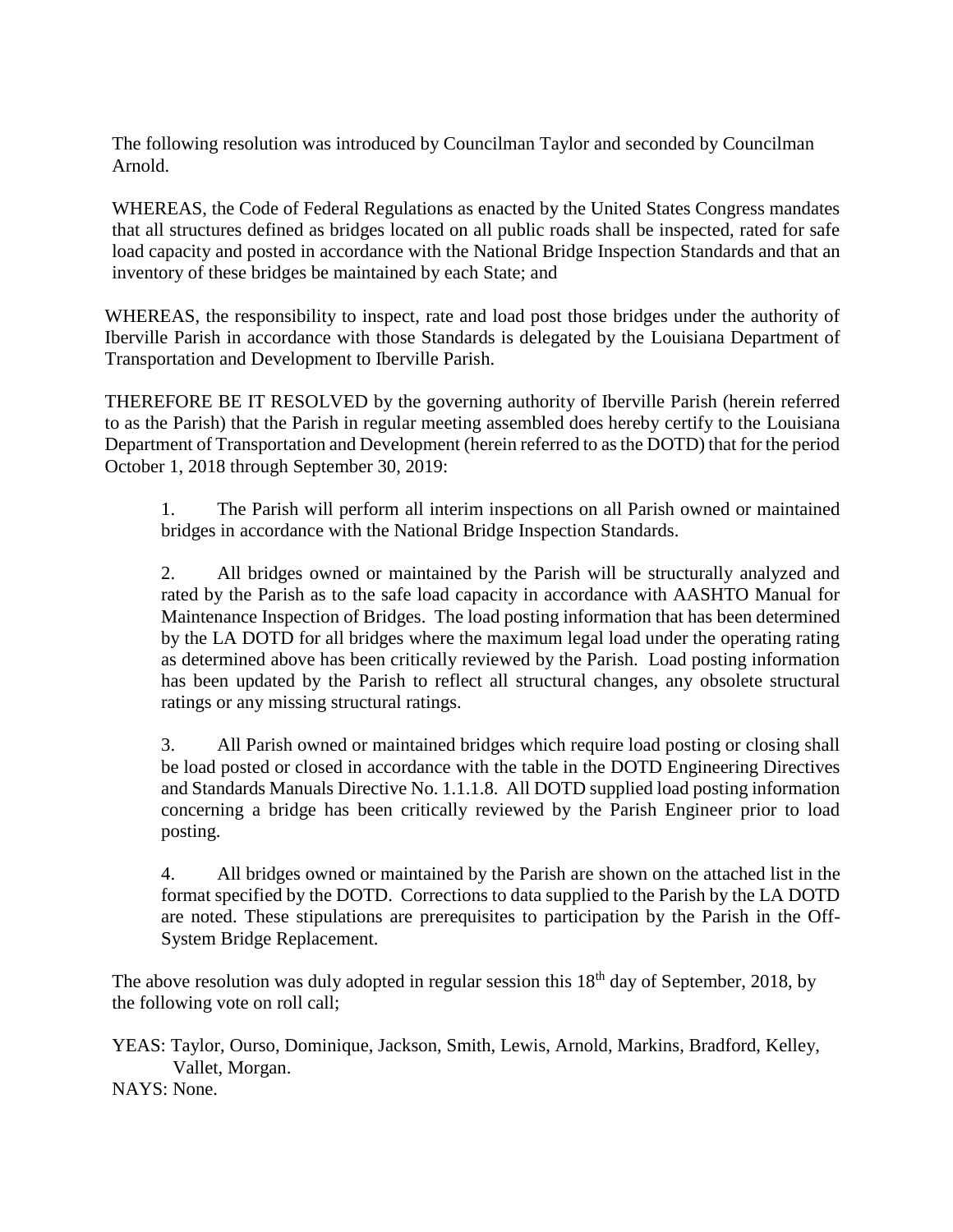ABSTAIN: None. ABSENT: None.

The resolution was declared adopted by the Chairman on the  $18<sup>th</sup>$  day of September, 2018.

# **RESOLUTION IPC# 2018-015**

# **RESOLUTION TO APPROVE MODIFICATION OF BELLEVIEW QUARTERS BUSINESS PARK**

The following resolution was introduced by Councilman Taylor and seconded by Councilman Arnold.

WHEREAS, Cache Properties, LLC and Three Feather Investments, LLC developed a tract of land identified as "Belleview Quarters Business Park" located off of LA. Highway 75 (Belleview Road) in June, 2008.

WHEREAS, the owners of "Belleview Quarters Business Park" have sold Lot No. 1 and Lot No. 2 since June 2008 and have executed an Amendment of the Commercial Declaration of the business park to remove a portion of the development from commercial development. Lot Numbers 1, 2 and 7 shall continue to constitute the business park development. A brick wall will be constructed by the developer to separate the business portion from the remaining portion of the development.

WHEREAS, a survey plat map prepared by John Dunlap Land Surveying, Inc. has been prepared to designate the existing commercial designation of lots in the development and to show the removal of the remaining lots from the commercial development. A copy of the plat map is attached hereto and incorporated by reference.

WHEREAS, the Iberville Parish Council does hereby approve the modification of the "Belleview Quarters Business Park" modification as amended by the owners of the development.

The above resolution was duly adopted in regular session this  $18<sup>th</sup>$  day of September, 2018, by the following vote on roll call;

YEAS: Taylor, Ourso, Dominique, Jackson, Smith, Lewis, Arnold, Markins, Bradford, Kelley, Vallet, Morgan. NAYS: None. ABSTAIN: None. ABSENT: None.

The resolution was declared adopted by the Chairman on the 18<sup>th</sup> day of September, 2018.